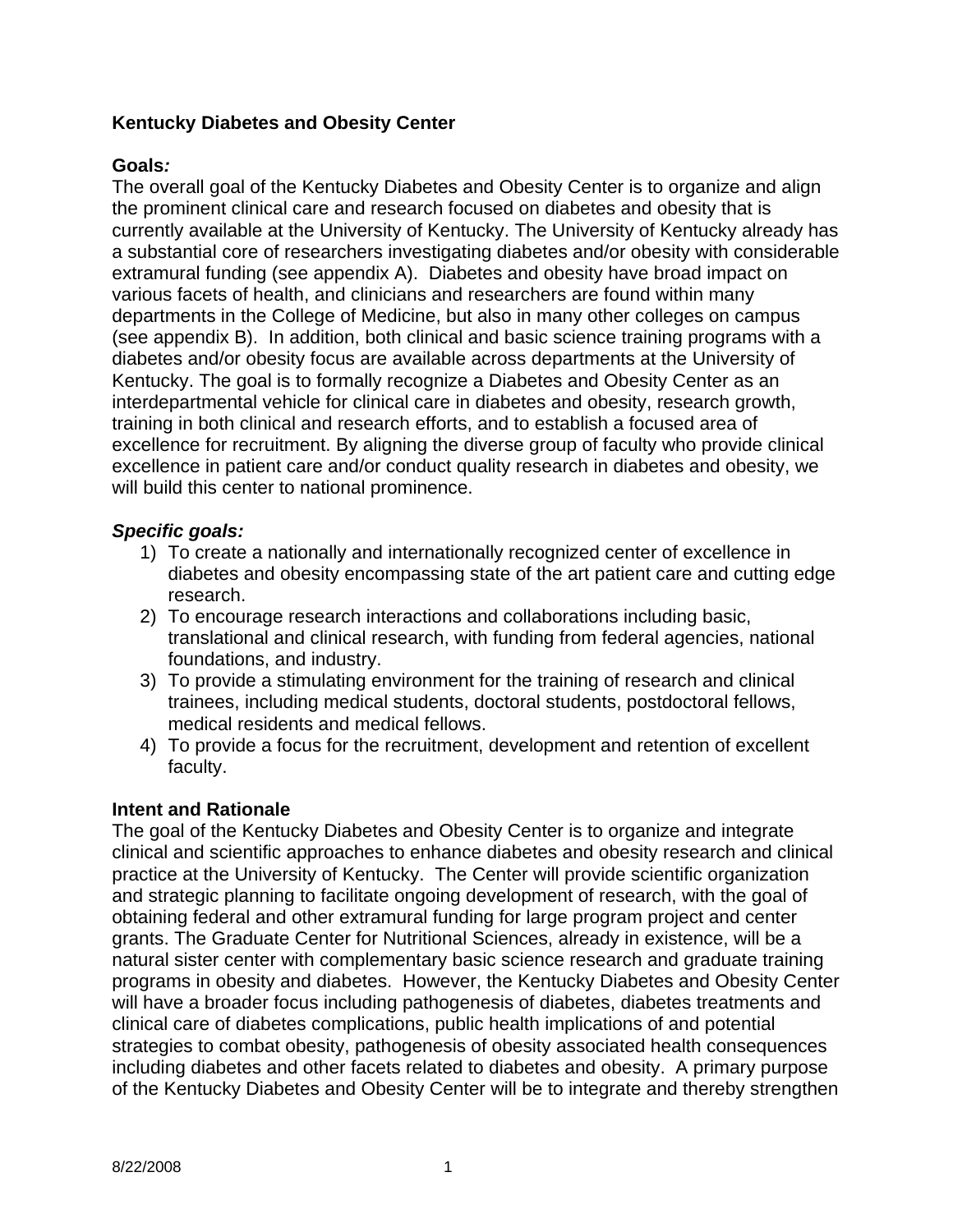clinical care, research and education currently performed across several different academic units. As such, the Kentucky Diabetes and Obesity Center will structurally integrate recruitment of faculty and trainees, development of collaborative research, and centralize provision of clinical care. Importantly, the Kentucky Diabetes and Obesity Center will provide an over-arching structure beyond the College of Medicine, and serve as a vehicle to link clinicians and researchers interested in diabetes and obesity.

#### **Justification**

*Clinical and Financial Impact of Diabetes and Obesity on Kentuckian's Health*  Diabetes and obesity are rampant in Kentuckians, and the University of Kentucky is uniquely poised to focus its expertise with the establishment of a diabetes and obesity center. As of 2003, Kentucky ranked  $7<sup>th</sup>$  in the nation for highest percentage of adults with diabetes: an estimated >8.5% of Kentuckians carry a diagnosis of diabetes and it is estimated that an additional 40% are pre-diabetic. In 2002 there were >96,000 diabetesrelated hospitalizations in the state, and direct and indirect costs of diabetes in Kentucky were estimated at \$2.9 billion. The numbers for obesity are even higher: Kentucky ranks 5<sup>th</sup> in the nation in prevalence of adult obesity (25.6% of adult Kentuckians are obese), and 3<sup>rd</sup> for teenage obesity. Obesity is a major risk factor for development of diabetes, as well as numerous other chronic health consequences, including cardiovascular disease, hypertension, some cancers, arthritis, sleep apnea, and other conditions. Of particular concern, the rates of diabetes and obesity are continuing to increase, further adding to the health care burden.

*Scope of Clinical Care for Diabetes and Obesity at the University of Kentucky*  The Division of Endocrinology and Molecular Medicine, with 7 physicians, a nurse practitioner, and 2 certified diabetes educators, is a key provider of diabetes care for both inpatients and outpatients, and has recently implemented a state of the art inpatient glycemic control approach in the Chandler Medical Center. In addition, Division faculty provide medical supervision for participants in intensive dietary programs run by Health Management Resources (HMR), via an ongoing contract. In addition, other patients receive diabetes and/or obesity care from providers in Internal Medicine, Women's Health, Pediatrics, Family Practice and Obstetrics and Gynecology. Patients with diabetes are at risk for many complications arising from end organ damage, including diseases of the retina, kidney, cardiovascular system, and damage to limbs. Thus, diabetes care often requires the expertise of ophthalmology, nephrology, cardiology, cardiovascular surgery, neurology, vascular surgery, podiatry, Maternal-Fetal Medicine and psychiatry. Clinical interventions for obesity are limited, but include intensive, medically supervised diet programs such as HMR, surgical intervention, and management of associated metabolic dysfunction and associated diseases, which also involve practitioners in numerous specialties. Despite our best efforts, a wait list for access to clinical care exists in Kentucky, and the levels of control of metabolic components of obesity and diabetes are well below standard in many individuals. Outside of our contract with HMR UK Healthcare does not provide any specific weight loss programs. Thus there exists a key need for further development and provision of clinical care to individuals with diabetes and obesity.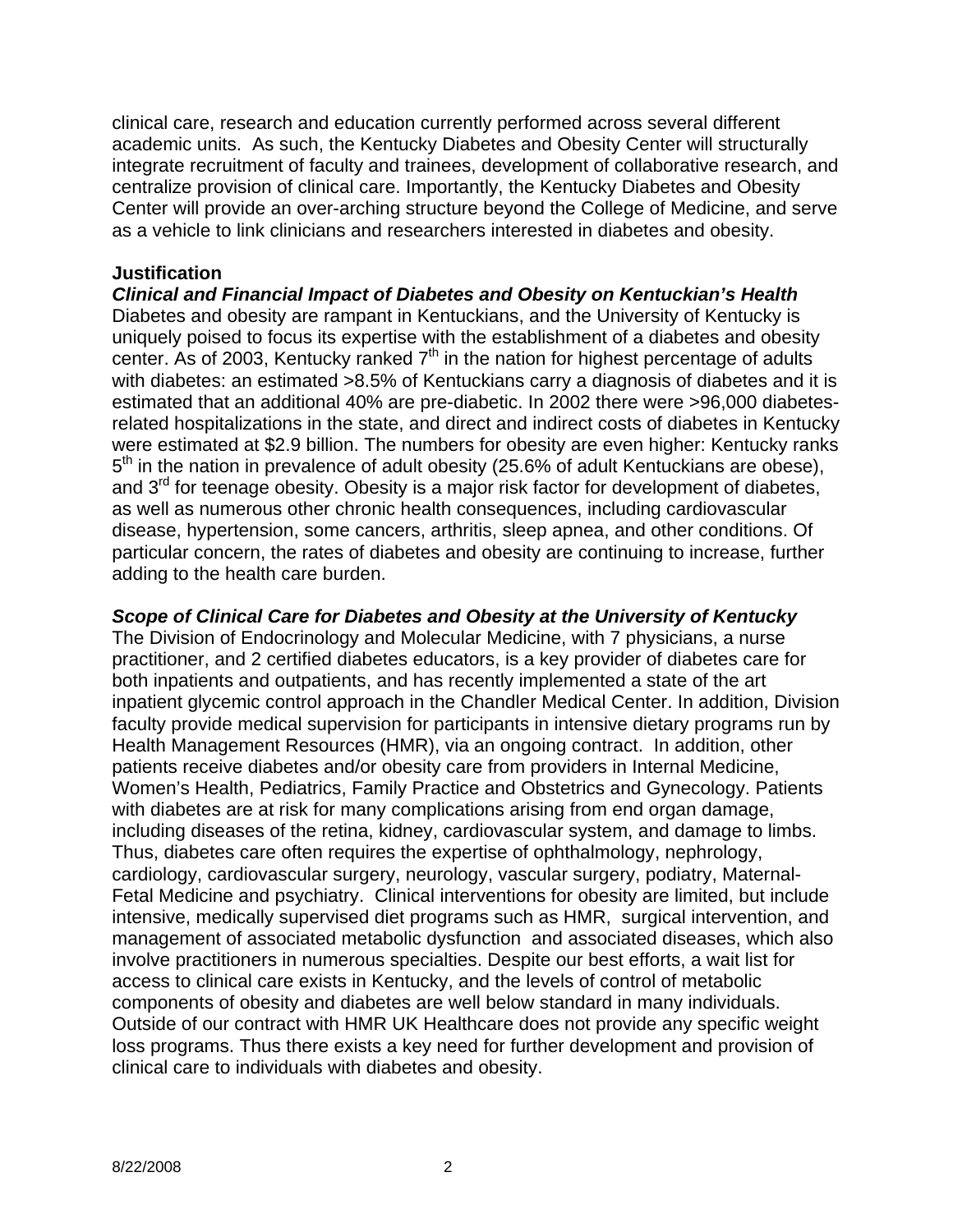### *Scope of Diabetes and Obesity Research at the University of Kentucky*

Numerous UK faculty across several divisions, departments and colleges conduct diabetes and/or obesity-focused research at UK. Diabetes and obesity are so closely linked that many research projects address both. Many of the faculty conducting diabetes and/or obesity research have joint appointments in the Graduate Center for Nutritional Sciences, Cardiovascular Research Center, and/or the Kentucky Pediatric Research Institute. Despite a diversity in academic settings that fragments researchers at the University of Kentucky, this group of faculty has obtained substantial funding including federal, foundation and industry sources (see appendix). These faculty are highly productive with numerous publications of high quality manuscripts annually. Furthermore, these faculty play a critical role in future development as they are pivotally involved in the training of numerous students, fellows, and residents. Evidence of excellence in training at the basic science level includes an NIH T32 Training Grant to the Graduate Center for Nutritional Sciences with an emphasis in diabetes, and a USDA training grant on Obesity and Diabetes. The purpose of the Kentucky Diabetes and Obesity Center is to serve as a central site to synergize efforts across the diversity of units engaged in diabetes and obesity research and clinical care. For example, development of a diabetes/obesity registry to link researchers conducting diabetes and obesity research with individuals with diabetes and obesity who are interested in participating in research, will provide a key resource facilitating improved knowledge about health and outcomes in individuals with diabetes and obesity.

### **Proposed structure of Kentucky Diabetes and Obesity Center**  *Leadership*

The Kentucky Diabetes and Obesity Center will be headed by a Scientific Director. The director will provide guidance and support in the career development of faculty members and serve as a focal point for recruitment efforts. The main goal of the director will be to facilitate interactions amongst faculty members of the Diabetes and Obesity Center, and with other faculty across campus, to encourage collaborations and clinical and research excellence.

A Clinical Associate Director will report to the Scientific Director, and be primarily responsible for daily operations of clinical care. The Clinical Director will play a key role in linking basic researchers with clinical practitioners, to enhance translational research opportunities.

An Executive Committee will provide input to the Scientific and Clinical Directors of the Kentucky Diabetes and Obesity Center. The Executive Committee will be composed of faculty within the diversity of units engaged in diabetes research or clinical care. A purpose of the Executive Committee will be to represent faculty from participating units within the Kentucky Diabetes and Obesity Center.

### *Service*

The Kentucky Diabetes and Obesity Center will provide exemplary care for patients with type 1, type 2, or other types of diabetes. Upon admission to hospital, patients will continue to be followed by their endocrinologist, leading to seamless provision of care.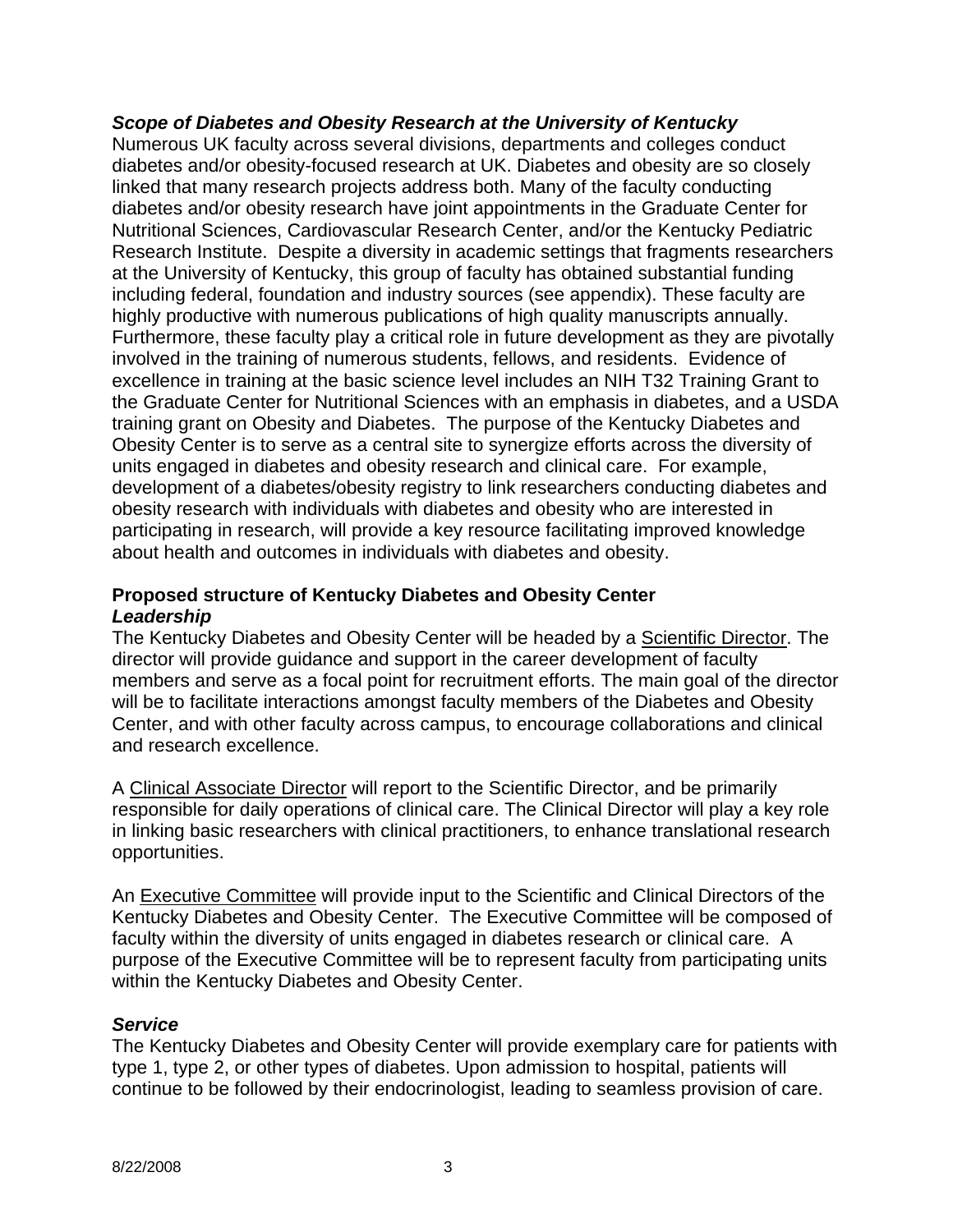Rapid responses to clinical consults will be provided by Center clinical staff for both inpatients and outpatients. Referring physicians are provided with rapid communication summarizing findings and treatment plan. Diabetes education is offered to all patients through the Certified Diabetes Educators in the Center, or referral to a local diabetes education office (for example, UK's DiabetesCare program). Urgent appointments will be accommodated every Tuesday or Friday afternoon, or at other times by arrangement. Patients will receive pre-operative or pre-procedure guidelines for diabetes management. Excellent glycemic control during hospital admissions is a priority.

Centralized treatment algorithms and guidelines are developed and provided to affiliated divisions and departments. All providers of diabetes care within the UK HealthCare network are welcome to use these guidelines and algorithms to ensure that all patients with diabetes receive exemplary care by all UK HealthCare providers. Where possible, patients will receive their diabetes care from affiliated practitioners at geographic locations close to home, and utilize the UK Diabetes and Obesity Center clinic location only as needed.

To facilitate care for outpatients with diabetes, the goal is to develop a "one stop" clinic visit addressing all diabetes needs. This will require collaborative clinical efforts and scheduling to accommodate diverse health care provider evaluations. However, by scheduling diabetes, ophthalmology, cardiology and other consultant appointments on the same day, especially for those patients who travel long distances to their appointments, patients will receive excellent, multi-disciplinary care addressing their healthcare needs, and maximizing efficient use of their time.

Currently UK Healthcare does not provide any specific weight loss programs outside of our contract with HMR; thus, a major goal is to initiate a specific weight management clinic to include diet and exercise counseling, management of obesity associated conditions, and liaison with surgical intervention centers. Furthermore, outreach efforts to develop public health measures to counteract the epidemic of obesity will be pursued.

### *Research, Teaching and Training*

*1. Research:* 

# *Diabetes and Obesity Research Seminars*

A research seminar featuring UK or external invited speakers will be held monthly. This conference will facilitate interactions between diverse University faculty and trainees interested in diabetes and/or obesity research. Furthermore, regular hosting of external speakers will serve to highlight the research environment at UK and assist in the development of collaborations and external (national and international) recognition of University faculty. This conference is held jointly with the Graduate Center for Nutritional Sciences, on the  $4<sup>th</sup>$  Wednesday of the month,  $4-5$  pm.

### *Diabetes and Obesity Clinical Conference:*

A clinical conference involving diverse health care professionals providing care to those with diabetes and/or obesity will be held monthly. This conference series includes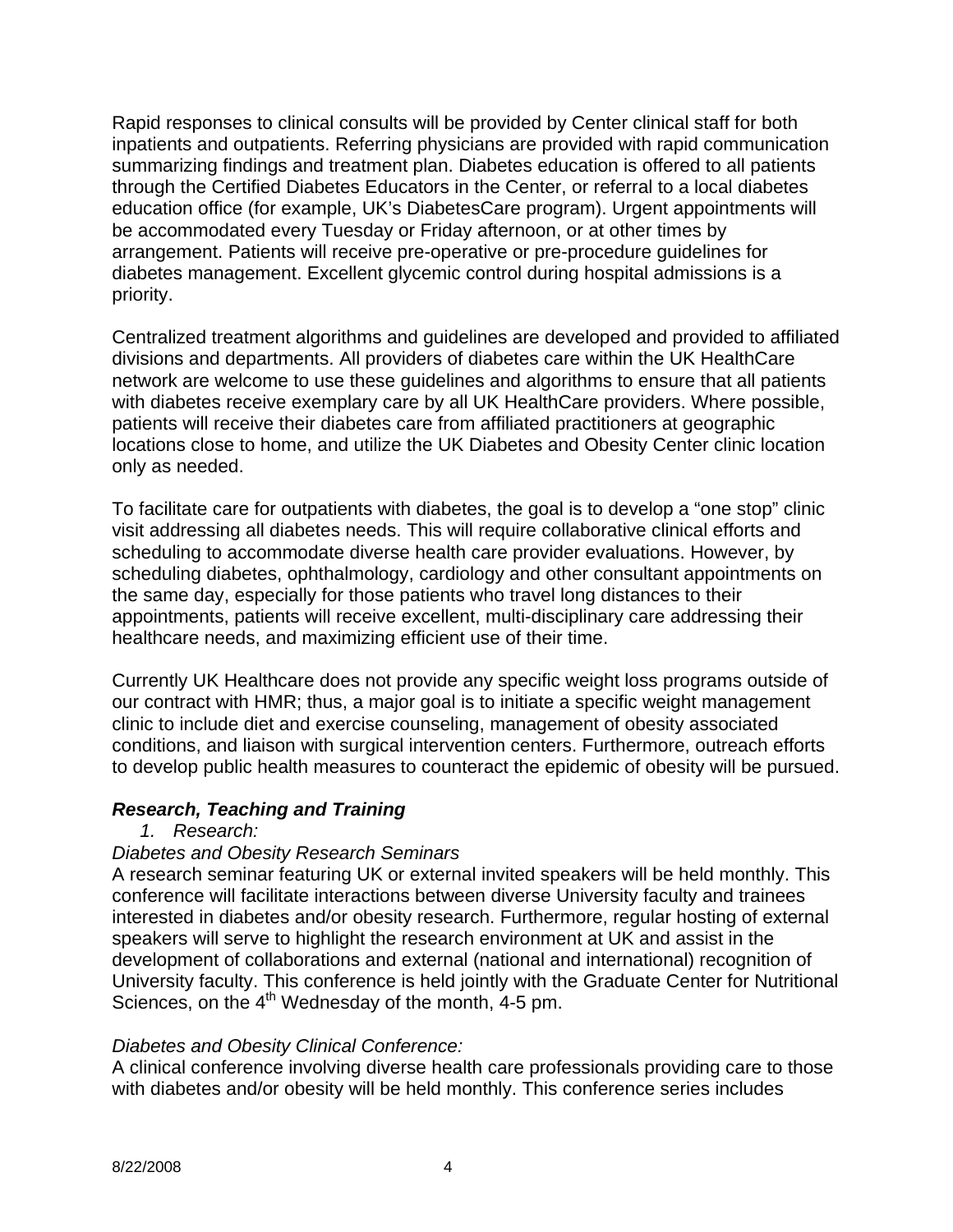members of the Divisions of Endocrinology, Nephrology, Cardiovascular Medicine, as well as members of the Departments of Ophthalmology, Obstetrics and Gynecology, Surgery (especially cardiovascular surgery), transplant medicine, and psychiatry. This conference is held on the 2<sup>nd</sup> Wednesday of the month, 2-3 pm.

## *2. Training:*

### *Graduate Training*

Training of masters and doctoral students in the area of diabetes will be provided by the Graduate Center for Nutritional Sciences, as well as other participating Basic Science Departments within the College of Medicine. Within the Graduate Center for Nutritional Sciences, an integrated curriculum will provide didactic courses in macro- and micronutrients, emphasizing human nutrition as relates to prevention and treatment of diabetes. Students enrolled in this training area of focus will attend the seminar series and journal club of the Kentucky Diabetes and Obesity Center, and present results of their research in the Diabetes and Obesity Research Day.

### *Clinical Training*

Training of physicians in the area of diabetes and obesity management will be provided by the Division of Endocrinology and Molecular Medicine, as well as other participating clinical divisions and departments in the College of Medicine. Applicants wishing to become board certified in endocrinology will be encouraged to apply for clinical fellowship positions within the Division of Endocrinology. Other physicians who seek to increase their knowledge and expertise in diabetes and obesity care will attend the clinical conferences, didactic seminars and journal clubs offered by the Division of Endocrinology and the Kentucky Diabetes and Obesity Center, and in some instances may participate in clinical care provision and consult rounds.

### *Diabetes and Obesity Journal Club*:

A monthly journal club meeting will serve as a forum for clinical and research faculty, fellows, residents and students to present and critique contemporary papers in their areas of interest. This journal club is currently held the 3<sup>rd</sup> Wednesday each month, 7:30-8:30 am.

### *Diabetes and Obesity Research Day:*

The Cardiovascular Research Center has been hosting an annual research day for 10 years. Given the close link between diabetes, obesity and cardiovascular complications, we propose either joining or imitating this annual research day as an opportunity to highlight the breadth of diabetes research on campus. Over time, we plan to expand this event into a regional meeting, with attendees from research institutions in the region participating.

### *Kentucky Diabetes and Obesity Center Webpage*

To facilitate communication and announcements of seminars, journal clubs, visiting speakers and other events at the Kentucky Diabetes and Obesity Center, we will develop a webpage displaying event details, highlighting affiliated faculty, and research accomplishments.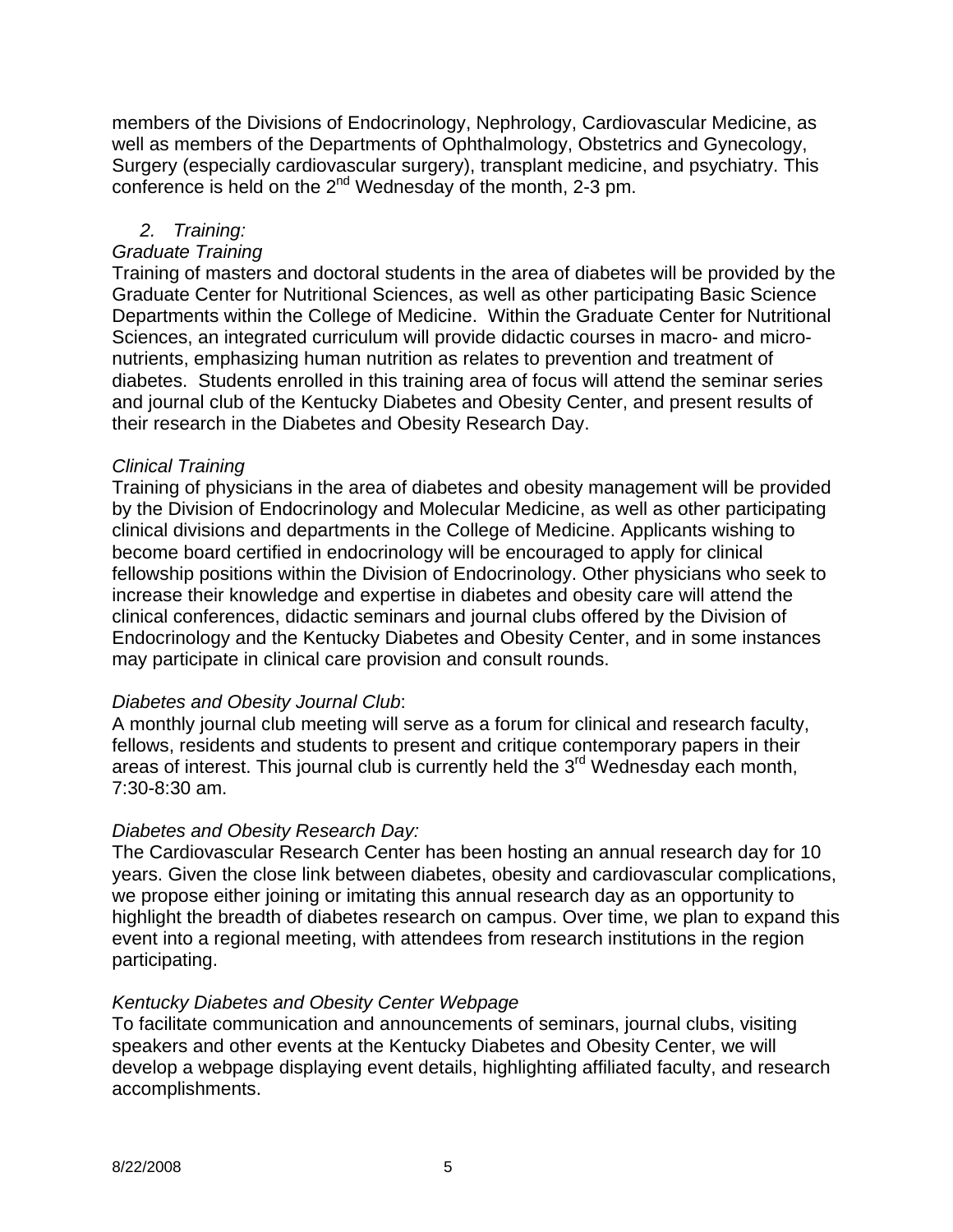### *Expected outcomes:*

Clearly there already exists on campus a critical mass of extremely competent and well funded faculty committed to clinical care and research focused on diabetes. The goal of the Kentucky Diabetes and Obesity Center is to serve as a focus to enhance faculty efforts in diabetes and obesity care and research. As a recognized campus Center, the Kentucky Diabetes and Obesity Center will bring regional, national and international recognition of the high quality clinical care and research performed at the University of Kentucky. This will enable further recognition of the faculty members through development of collaborations, participation on national committees and Societies, and further enhance the acquisition of extramural funding. The Kentucky Diabetes and Obesity Center will serve as a key focus of the University enterprise, and will play a critical role in recruiting and retaining talented faculty. Furthermore, the Kentucky Diabetes and Obesity Center will provide a highly visible research and clinical care center that will attract donors, to further support care and research into these diseases that afflict so many in the Commonwealth of Kentucky.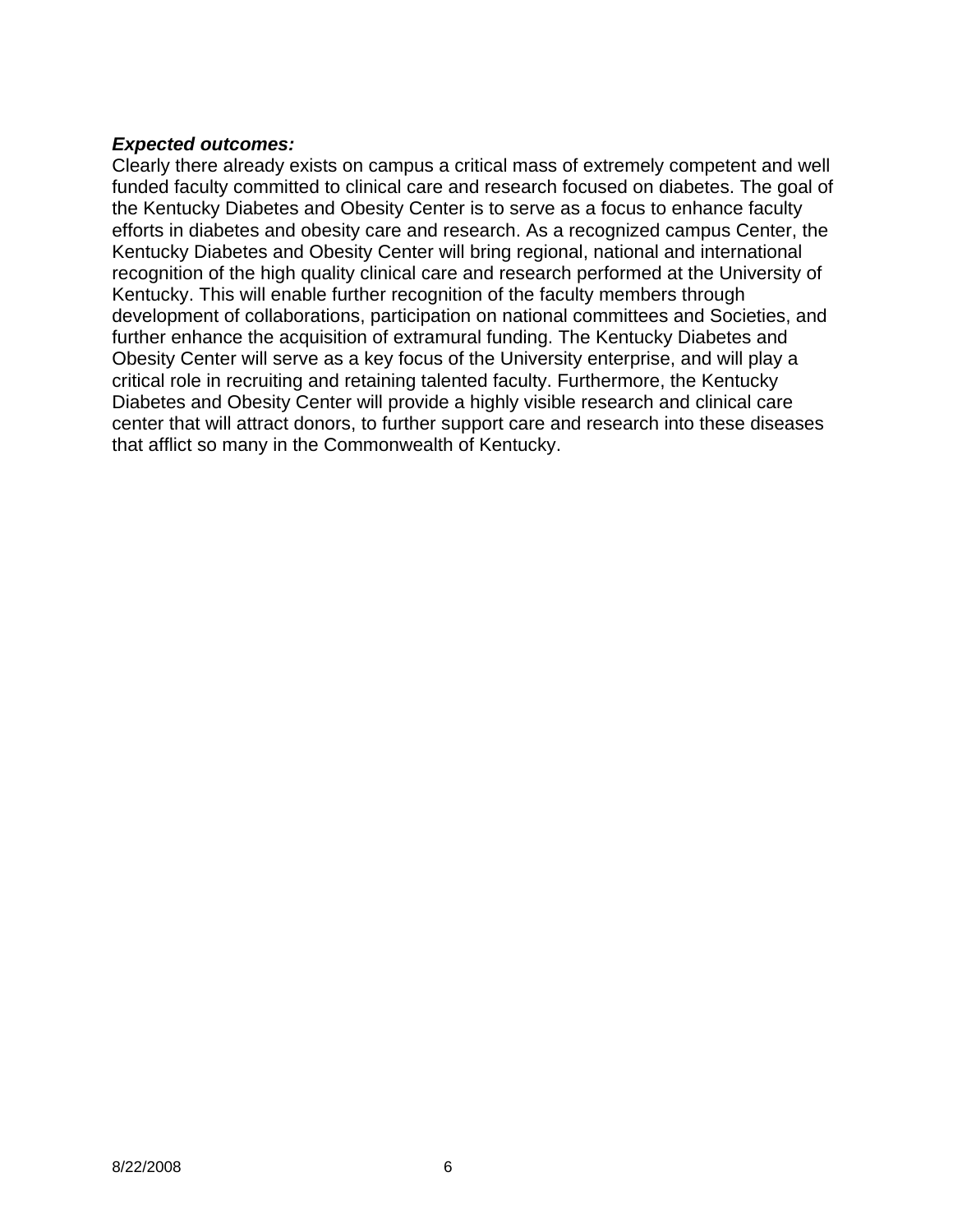### **APPENDIX A: List of faculty conducting EXTRAMURALLY FUNDED diabetes and obesity research at UK**

## **COLLEGE OF MEDICINE,**

**Department of Internal Medicine**  *Division of Endocrinology and Molecular Medicine*  Dr. Dennis Bruemmer, MD Funding from American Diabetes Association, American Heart Association, and NIH (RO1). Dr. Zhenheng Guo, PhD Funding from the American Heart Association, and NIH (RO1) Dr. Dennis Karounos, MD. Funding from the American Diabetes Association, and a VA Merit Review. Dr. Lisa Tannock, MD Funding from the American Heart Association, and NIH (RO1) Dr. Deneys van der Westhuyzen, PhD Funding from NIH (RO1 and a PPG project) Dr. Nancy Webb, PhD Funding from NIH (RO1, and 2 PPG projects)

## *Division of Pulmonary Medicine*

Dr. Leigh Ann Callahan Funding from NIH (RO1)

### **Graduate Center for Nutritional Sciences**

Dr. Lisa Cassis, PhD Funding from NIH (RO1, PPG project, NIEHS Superfund Research Project, USDA Training Grant, NIH T32 Training Grant) Center of Biomedical Research Excellence (COBRE) grant from NIH, pending (scored 127); PI is Lisa Cassis, but numerous faculty from the Department of Internal Medicine are also involved in this large grant. Dr. Jianhua Shao, PhD Funding from the American Heart Association, American Diabetes Association, and NIH (R21, and RO1). Dr. Shuxia Wang, PhD

Funding from the American Heart Association

### **Department of Physiology**

Dr. Ming Gong, PhD Funding from NIH (RO1) Dr. David Randall, PhD Funding from NIH (RO1) Dr. Sean Stocker, PhD Funding from NIH (RO1)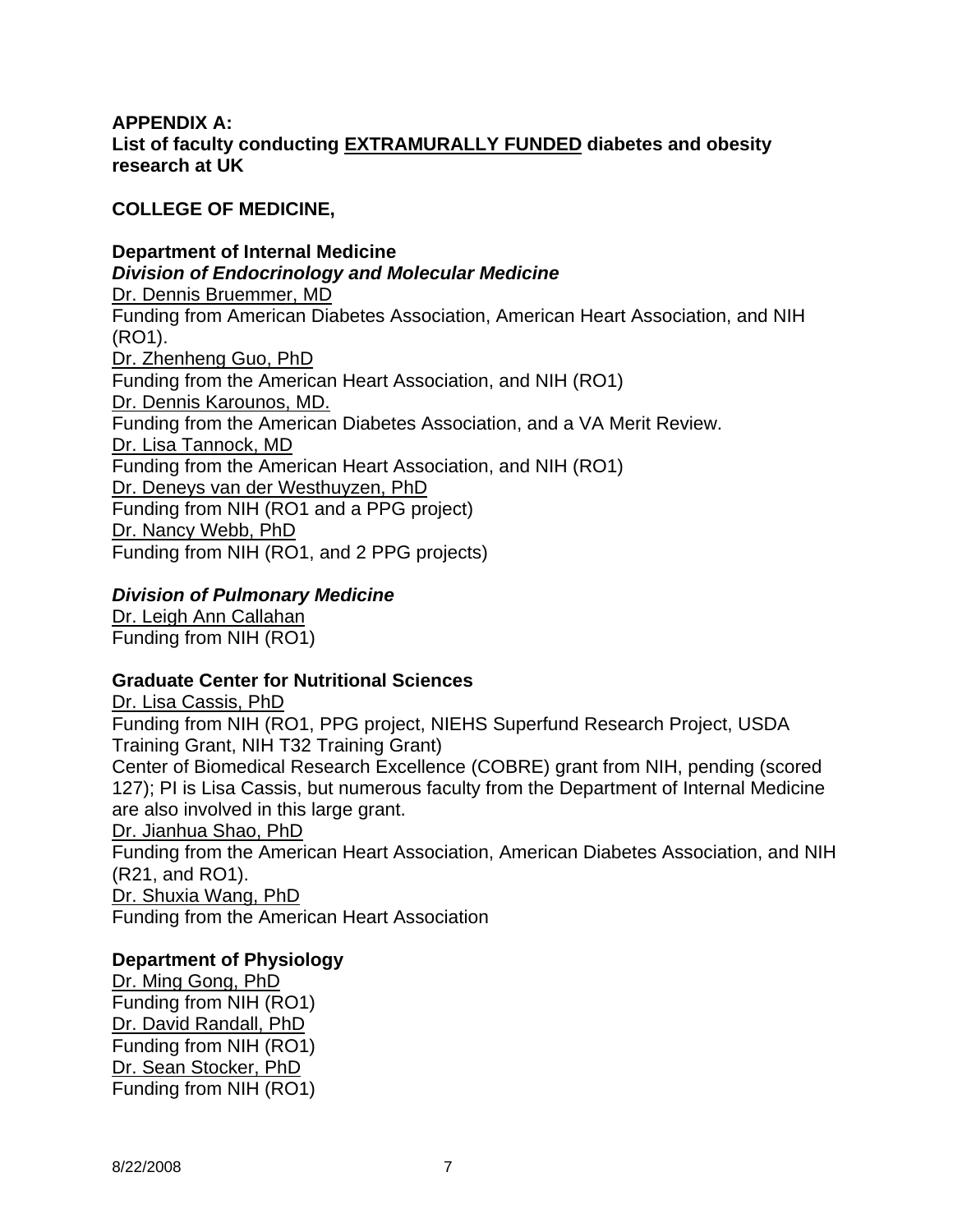#### **Department of Molecular and Cellular Biochemistry**

Dr. Sidney Whiteheart Funding from NIH (R21) Dr. Brian Finlin Funding from the American Diabetes Association, Dr. Sabire Ozcan, PhD Funding from the American Heart Association, and NIH (RO1) Dr. Xiaqing Tang Funding from NIH (K01)

#### **Department of Molecular and Biomedical Pharmacology**

Dr. Olivier Thibault Funding from NIH (R21) Dr. Hollie Swanson, PhD Funding from NIH (R01)

#### **Department of Pediatrics**

Dr. Eric Smart, PhD Funding from NIH (R21, RO1)

## **COLLEGE OF DENTISTRY**

Dr Jeffrey Ebersole, Funding from NIH (Center of Biomedical Research Excellence)

#### **COLLEGE OF HEALTH SCIENCES**

Dr. Charlotte Peterson, PhD Funding from NIH (RO1)

#### **APPENDIX B: List of other faculty conducting research pertinent to diabetes and obesity at UK**

**COLLEGE OF PHARMACY**  Dr. Gregory Graf, PhD Dr. Robert Lodder, PhD

### **COLLEGE OF AGRICULTURE**

Dr. Lisa Gaetke, PhD Dr. Bernhard Hennig, PhD Dr. Leigh Ann Simmons, PhD

### **COLLEGE OF ARTS AND SCIENCES**

Dr. Sylvia Daunert, PhD Dr. Suzanne Segerstrom, PhD